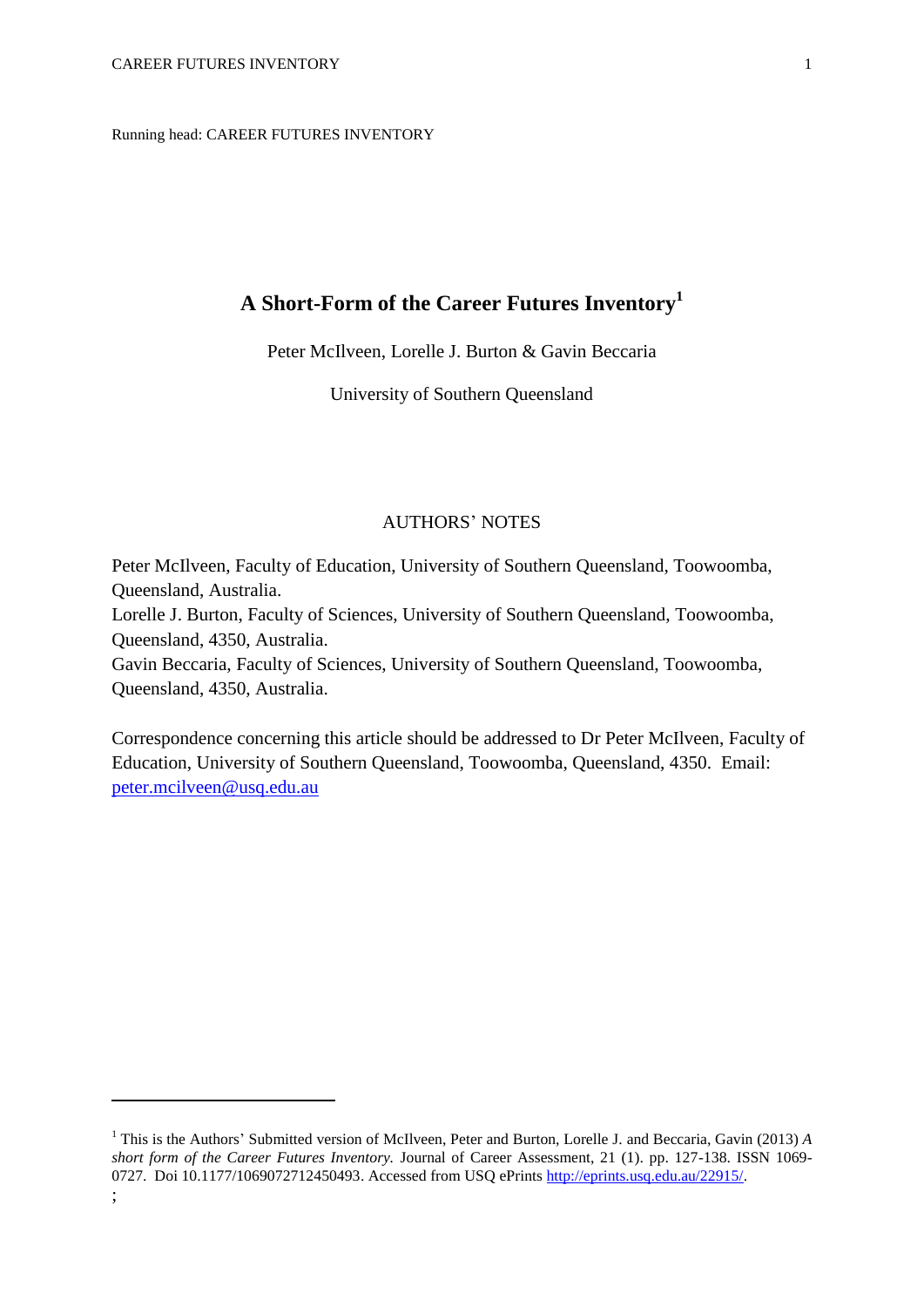## Abstract

The purpose of this study was to test the international transferability and structural validity of the Career Futures Inventory [\(CFI; Rottinghaus, Day, & Borgen, 2005\)](#page-10-0) in a sample of Australian university students ( $N = 1,566$ ). Exploratory factor analysis of the data from a random half-split of the sample supported a three-factor solution equivalent to the original CFI subscales, Career Optimism, Career Adaptability, and Perceived Knowledge. Confirmatory factor analysis of the data from the remaining random half-split supported the structural validity of a short-form, the CFI-9. The subscales of the CFI-9 had acceptable internal consistencies and correlations with measures of academic major satisfaction, career choice satisfaction, and self-efficacy. It was concluded that the properties of the CFI and the CFI-9 were sufficient to explore their application as measures of perceptions of employability. It was suggested that the CFI-9 has potential as a diagnostic screening tool for counseling or educational interventions.

Keywords: Career Futures Inventory, short-form, CFI-9, employability, optimism, adaptability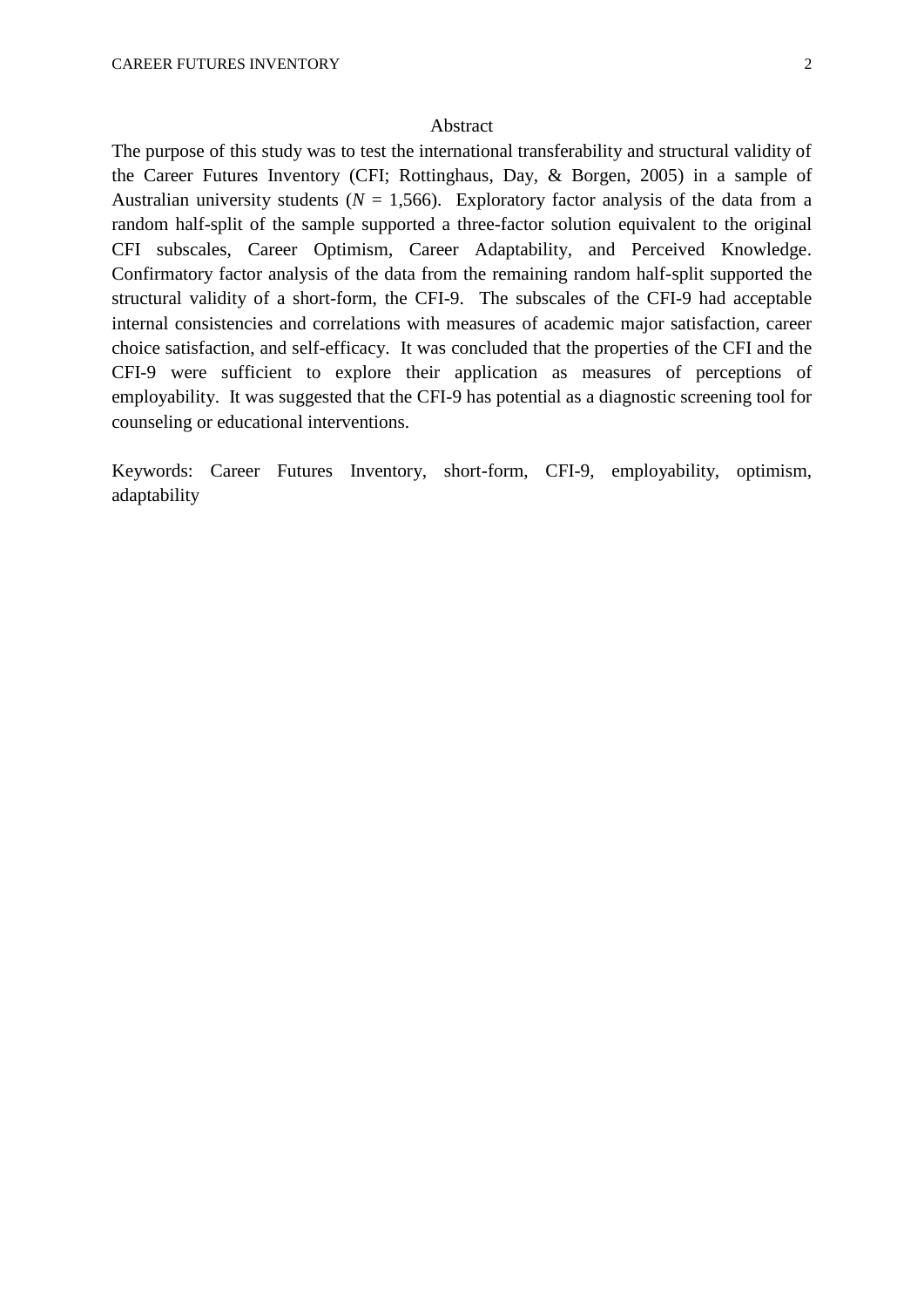## A Short-Form of the Career Futures Inventory

The research reported in this paper occurred within a context of increasing pressure by government and industry upon universities to address graduate *employability* and the development of *graduate attributes*. Employability is a complex, multidimensional construct [\(Fugate, Kinicki, & Ashforth, 2004\)](#page-10-1). Subjectively experienced or objectively observed, employability can be taken a key latent indicator of the performance of graduates as individuals and educational institutions. Yet, it is a contested construct within the higher education sector because of a lack of shared understanding of its meaning amongst academic communities [\(Yorke, 2006\)](#page-11-0). Within the field of higher education, employability may be conceived of as "a set of achievements—skills, understandings and personal attributes—that makes graduates more likely to gain employment and be successful in their chosen occupations, which benefits themselves, the workforce, the community and the economy" (Yorke, 2006, p. 8). Thus, employability is the potential for employment; it is not employment per se. In other words, completing a degree in a particular discipline presents a graduate with the potential to enter a particular professional field related to that discipline; however, it does not guarantee entry in the form of employment in a specific occupation typical of that discipline.

A related construct, *graduate attributes,* is similarly complex and not uniformly understood in the academic community and articulated in curricula [\(Green, Hammer, & Star,](#page-10-2)  [2009\)](#page-10-2). Graduate attributes are those qualities that are developed directly and indirectly through the curricula of degree programs and specific disciplines, and that represent learning outcomes that can be distinguished from disciplinary content per se, and can be developed in any number of disciplines [\(Higher Education Academy, 2006\)](#page-10-3). *Career self-management* [\(Bridgstock, 2009\)](#page-10-4) is an overarching graduate attribute under which all other graduate attributes can be directed toward the purpose of fulfilling an individual's career aspirations, learning, and employability. Accordingly, in this paper we address aspects of the psychometric measurement of the self-perception of personal qualities of career selfmanagement and the theoretical notion of employability given in a particular theoretical model [\(Fugate, et al., 2004\)](#page-10-1).

Fugate, Kinicki, and Ashforth's (2004) conceptual model of employability comprises three hypothesised factors: *career identity*; *personal adaptability*; and *social capital* and *human capital.* Career identity represents the long-term meaning-making that underpins a sense of personal identity—personal construction of past and present experiences, and future sense of becoming. It entails an individual's self-referent meaning-making that contributes to key life-effecting decisions (e.g., wanting to complete a degree in order to enter a particular profession). Personal adaptability comprises optimism, that enables individuals to confront and engage with the need for change; a propensity to engage in learning; openness to experience, flexibility in moments of change; an internal locus of control, that centres the individual on their capacity to make decisions for themselves; and a general sense of selfefficacy as a global attitude of being able to take on challenges and succeed. Social capital refers to an individual's interpersonal networks and access to information and resources through those networks. Human capital refers to education, training, and professional experiences that are demanded in the workforce generally and in workplaces specifically. **Perceptions of Employability**

The three hypothesised factors of employability—career identity (e.g., career decidedness), personal adaptability (e.g., self-efficacy, personality traits, general mental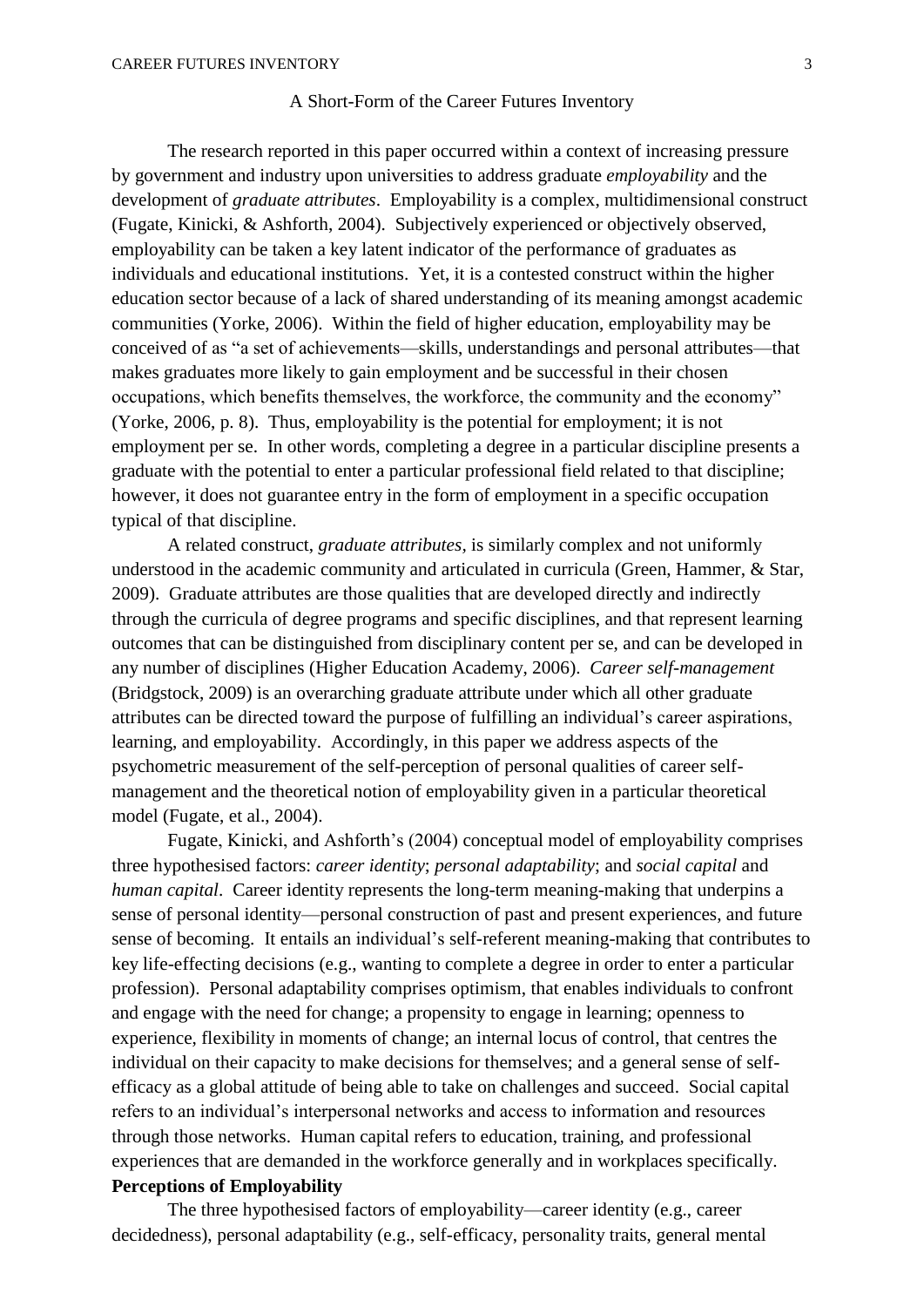abilities), and social and human capital—are subject to change. Indeed, Fugate et al. (2004) emphasised the personal malleability necessary for employability: (a) that an individual has little or no control over the criteria used by employers to make employment decisions, and (b) that individuals have more control over their personal qualities that contribute to employability. As higher education practitioners we acknowledge the salience of relatively stable traits and general mental abilities; however we are interested in the psychological cognitive, behavioural, and emotional—aspects of students' perceptions of their employability that are amenable to the curriculum and within the scope of extra-curricular interventions supplied by universities to their students (e.g., career counselling, career education, and career information). According to Rottinghaus et al. (2005) "optimistic and adaptable people appear to strive higher academically, report greater comfort with their educational and career-related plans, and engage in activities that advance their level of career insight" [\(Rottinghaus, et al., 2005, p. 20\)](#page-10-0). Thus, we selected the Career Futures Inventory [\(CFI; Rottinghaus, et al., 2005\)](#page-10-0) as a potential tool to measure individuals' perceptions of the factors that constitute employability.

The CFI is a 25-item measure of three factors of career self-management: Career Adaptability (CA, 11 eleven items), Career Optimism (CO, 11 items) and Perceived Knowledge of the employment market (PK, 3 items). Rottinghaus et al. (2005) defined CA as "the way an individual views his or her capacity to cope with and capitalise on change in the future, level of comfort with new work responsibilities, and ability to recover when unforseen events alter career plans" (p. 11); CO as "a disposition to expect the best possible outcome or to emphasise the most positive aspects of one's future career development, and comfort in performing career planning tasks" (p. 11); and PK as "perceptions of how well and individual understands job market and employment trends" (p. 11). Respondents indicate their agreement with each item using a 5-point Likert-type scale (1 = *Strongly disagree;* 5 = *Strongly agree*).

There is broad conceptual alignment of the three factors of career self-management (CA, CO, and PK, Rottinghaus et al., 2005) with the three factors of employability (career identity, personal adaptability, and social and human capital; Fugate et al., 2004). It is conceivable that items from the CA will load with measures of personal adaptability (e.g., I can adapt to change in the world-of-work), items from CO will load with measures of career identity (e.g., I am eager to pursue my career dreams), and items from PK will load with measures of social and human capital, not directly in terms of actual networks and skills per se, rather in terms of reflective self-awareness and the requirements in the labour market (e.g., I am good at understanding the job market trends). Just as the employability model depicts overlap between its three factors, there is correspondence between CA, CO, and PK evidenced in their statistical correlations with one another. Also, we do not posit pure, orthogonal relationships between CA and personal adaptability, CO and career identity, and PK and capital. There must be some degree of shared loading. For example, CA may have conceptual relationships with personal adaptability, however, CA is also likely to correlate with career identity. The same principles apply for the other factors in terms of conceptual correspondence.

The broader context of this study was to explore the potential for the CFI to act as a partial measure for dimensions of the employability model of Fugate et al. (2004), as it is understood and applied to university students and graduates. Specifically, we sought to (a) determine the CFI's international transferability by testing its three-factor structure in an Australian sample of university students, and (b) explore its validity by comparing it with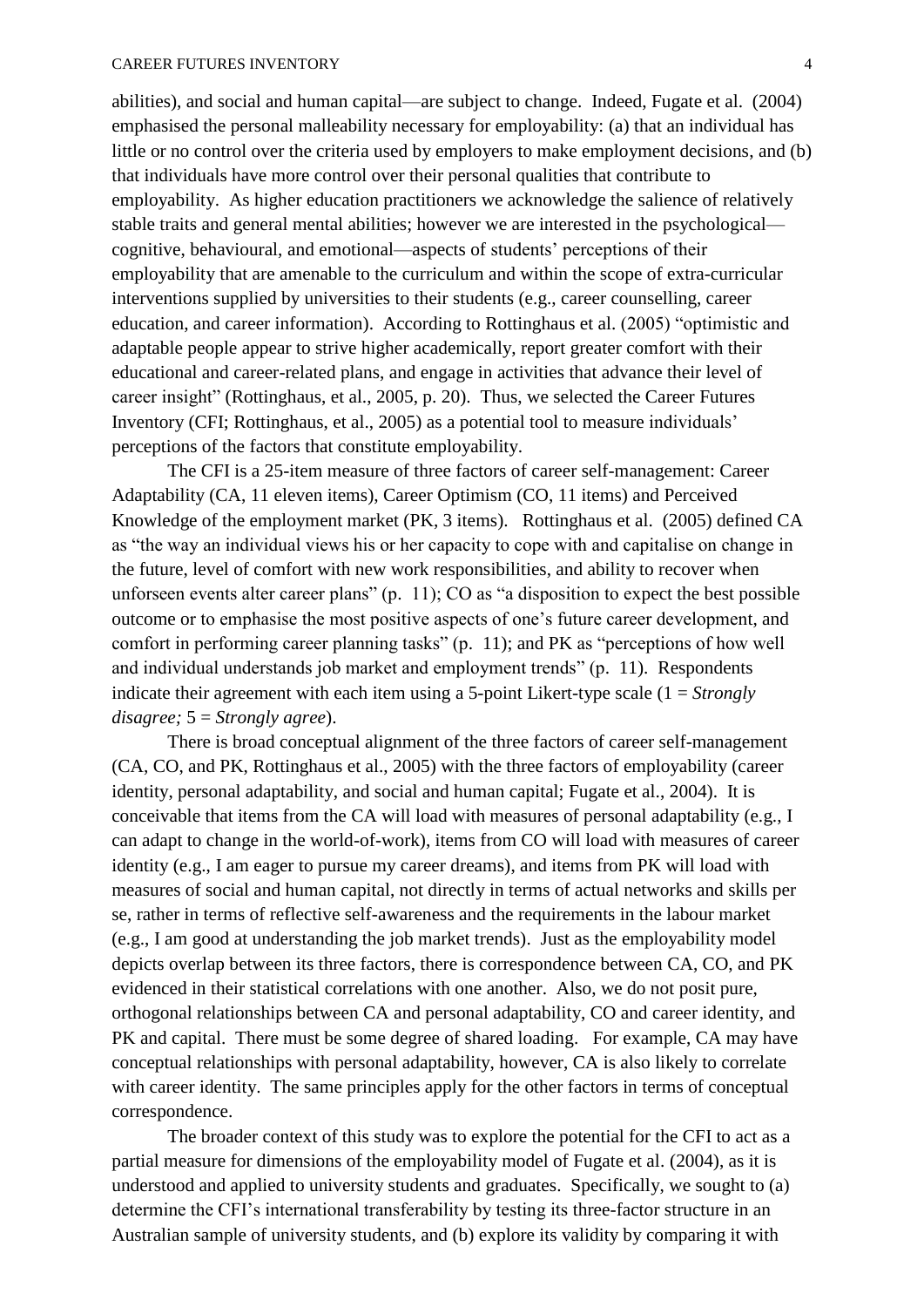measures that may be taken as indicators of career self-management as a graduate attribute: career decidedness and satisfaction, engagement with studies, and generalised self-efficacy. Furthermore, as there is an increased focus on brief or single session career counseling there is a need to find and develop affordable and accessible brief or short form tests that can be applied as screening tools. Short forms have the advantage of the counsellor or researcher assessing multiple constructs in a single session [\(Patton & McIlveen, 2009\)](#page-10-5), and may not have the redundancy of longer instruments yet maintain adequate reliability and validity [\(Dreer et al., 2009\)](#page-10-6).

## **Method**

## **Participants**

This study involved 1566 students enrolled at the University of XXX. The University of XXX is a multi-campus institution with campus sites in metropolitan and regional Australia. It also has a significant proportion of students who are from a rural/regional background, low socio-economic status, or taking their degrees by distance education (ANONYMOUS CITATION). The average age of the sample in this study was  $M = 33.25$ years  $(SD = 11.47)$ . The original validation study of the CFI [\(Rottinghaus, et al., 2005\)](#page-10-0) did not report the average age of its sample. The two-thirds/one-third female to male gender split in this study was similar to the original validation study: 1041 (66.5%) were female and 525 (33.5%) male. Thirty-four (2.2%) identified as Indigenous Australians, and 90 (5.7%) identified English as a second language. The proportion of disciplines by academic department was: arts 196 (12.5%); business 414 (26.4%); education 367 (23.4%); engineering and surveying 244 (15.6%); and sciences 331 (21.1%). A total of 14 (0.90%) did not identify with an academic department or were part of a non-award program (e.g., single course professional development studies). The relative proportions of disciplines in this sample aligned with the overall institutional proportions. Participants provided information on their employment: hours of work currently per week to determine present status; and years of employment if they had been in employment since leaving high school. On average, the participants worked  $31.2$  ( $SD = 12.96$ ) hours per week. On average, the participants had been working for  $8.50$  ( $SD = 7.30$ ) years. These summary statistics are consistent with the student profile of the university (i.e., the majority taking part-time studies while working). First-year students comprised almost one-third (29.7%) of the sample.

The overall sample was then randomly divided into two equal subsamples ( $n = 783$ ). Exploratory Factor Analysis (Principal Components Analysis) was performed on the data set from the first subsample to reduce the overall number of items in the CFI. Confirmatory Factor Analysis was performed on the second subsample to test the construct and criterion validity. There were no differences between the two subsamples for age (Group  $1 M = 33.06$ ,  $SD = 11.62$ ; Group 2  $M = 33.45$ ,  $SD = 11.32$ ) and gender. Visual inspection of frequencies also demonstrated the two subsamples were similar for proportion of disciplinary courses completed.

# **Measures**

**Career Futures Inventory (CFI).** The initial validation of the CFI [\(Rottinghaus, et](#page-10-0)  [al., 2005\)](#page-10-0) on a sample of North American undergraduate students reported an exploratory factor analysis in which the three hypothesised factors accounted for 40% of the variance. Confirmatory factor analysis found a good fit to the three factor model. Mean scores and internal consistencies reported in the original validation study were:  $M = 41.63$ ,  $SD = 5.41$ ,  $\alpha$  $= .85$  for CA; *M* = 37.62, *SD* = 7.35, α = 87 for CO; and *M* = 9.20, *SD* = 2.13, α = 73 for PK. The study also found relationships between the CFI scales and psychometric measures of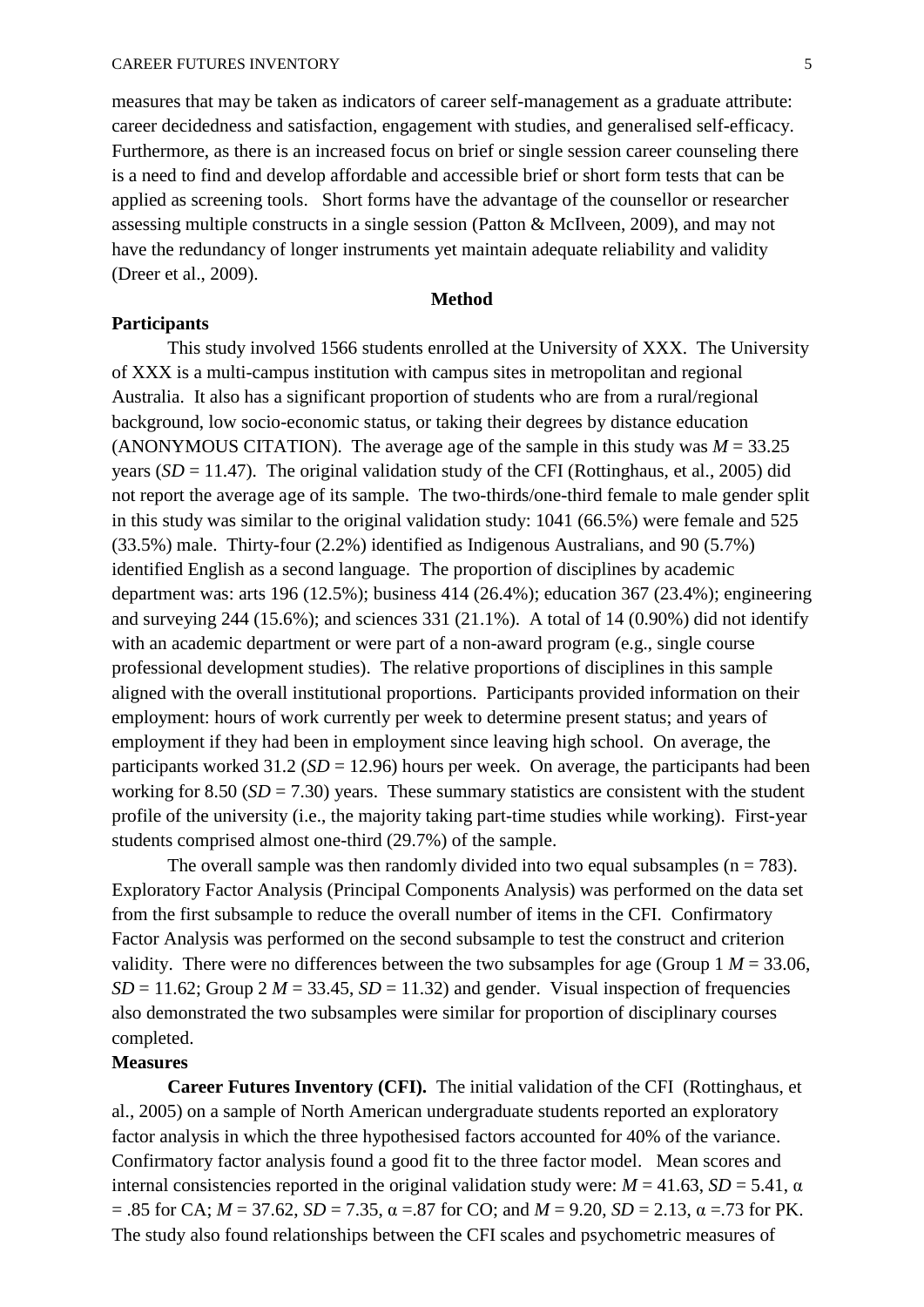positive affect (i.e., morale) and negative affect (i.e., distress), problem-solving, big-five personality dimensions (i.e., neuroticism, extraversion, openness to experience, agreeableness, and conscientiousness), and measures of skills and confidence for occupational interests. The patterns of correlations amongst the subscales and these other measured variables were taken as evidence for the CFI's validity. With regard to the previously stated assumption of overlap between the CFI subscales and their corresponding employability factor, we inspected the results drawn from the personality scale reported by Rottinghaus et al., because personality traits are stable or enduring. Rottinghaus et al. found that CA and CO had equivalently moderate to large positive correlations with the personality traits of conscientiousness (.41 and .51, respectively) and small to moderate correlations with openness to experience (.26 and .23, respectively). Also, there were equivalently small to moderate negative correlations between neuroticism and CA (-.30), CO (-.29), and PK (-.22), respectively.

**Career Choice Status Inventory (CCSI)**. The CCSI [\(Savickas, 1993\)](#page-10-7) is a six-item measure of satisfaction with choice pertaining to career field, academic major and occupational choices (e.g., I have chosen the occupation that I want to enter; I have a specific occupation in mind). Respondents indicate their satisfaction on a Likert-type scale of 1 (*Very dissatisfied and intend to change*) to 5 (*Well satisfied with choice*). This scale has been used in other validation studies [\(e.g., Lewis & Savickas, 1995\)](#page-10-8). The theoretical range of scores is 6 to 30.

**Academic Major Satisfaction Scale (AMSS).** The AMSS [\(Nauta, 2007\)](#page-10-9) is a sixitem measure of career satisfaction with regard to studies (e.g., I often wish I hadn't gotten into this major; I wish I was happier with my choice of an academic major). Respondents indicate their satisfaction on a Likert-type scale of 1 (*Strongly disagree*) to 5 (*Strongly agree*). The theoretical range of scores is 6 to 30.

**General Self-Efficacy Scale (GSES)**. The GSES [\(Schwarzer & Jerusalem, 1995\)](#page-10-10) was a 10-item measure of sense of mastery across a variety of situations (e.g., Thanks to my resourcefulness, I can handle unforeseen situations; I am certain I can accomplish my goals). Respondents indicate their confidence on a Likert-type scale of 1 (*Strongly disagree*) to 5 (*Strongly agree*). The theoretical range of scores for this scale is 10 to 50. Whilst we accept the proposition that self-efficacy is specific to certain behavioural domains and that it is not a general construct [\(Lent & Brown, 2006\)](#page-10-11), we retained the term self-efficacy to be consistent with the title of the scale and interpreted the scale as a measure of general confidence.

#### **Results**

#### **Exploratory Factor Analysis**

The data were factorable with Kaiser-Meyer-Olkin measure of sampling at .92 and Bartlett's Test of Sphericity;  $\chi^2 = 10079$ , df = 300,  $p < .000$ . An exploratory factor analysis with oblique (Oblimin) rotation was used because it was assumed that the three hypothesised factors are interrelated. A forced three-factor solution converged at six rotations and accounted for 52.92% of the variance. The pattern matrix is shown in Table 1. A four-factor solution accounted for 58.61%; however we retained the original three-factor solution as this study was a test of the transferability of the original scale and model, and the additional variance of a four-factor solution was not considered sufficient reason to amend the model. In the validation study Rottinghaus et al. (2005) the CFI accounted for 40% of the variance, whereas in this study it accounted for approximately 53%. Rottinghaus et al. found that CA was the predominant factor, accounting for 24.89% of the variance, followed by CO accounting for 10.09%, then PK at 4.62%. Loadings found in the current study, as shown in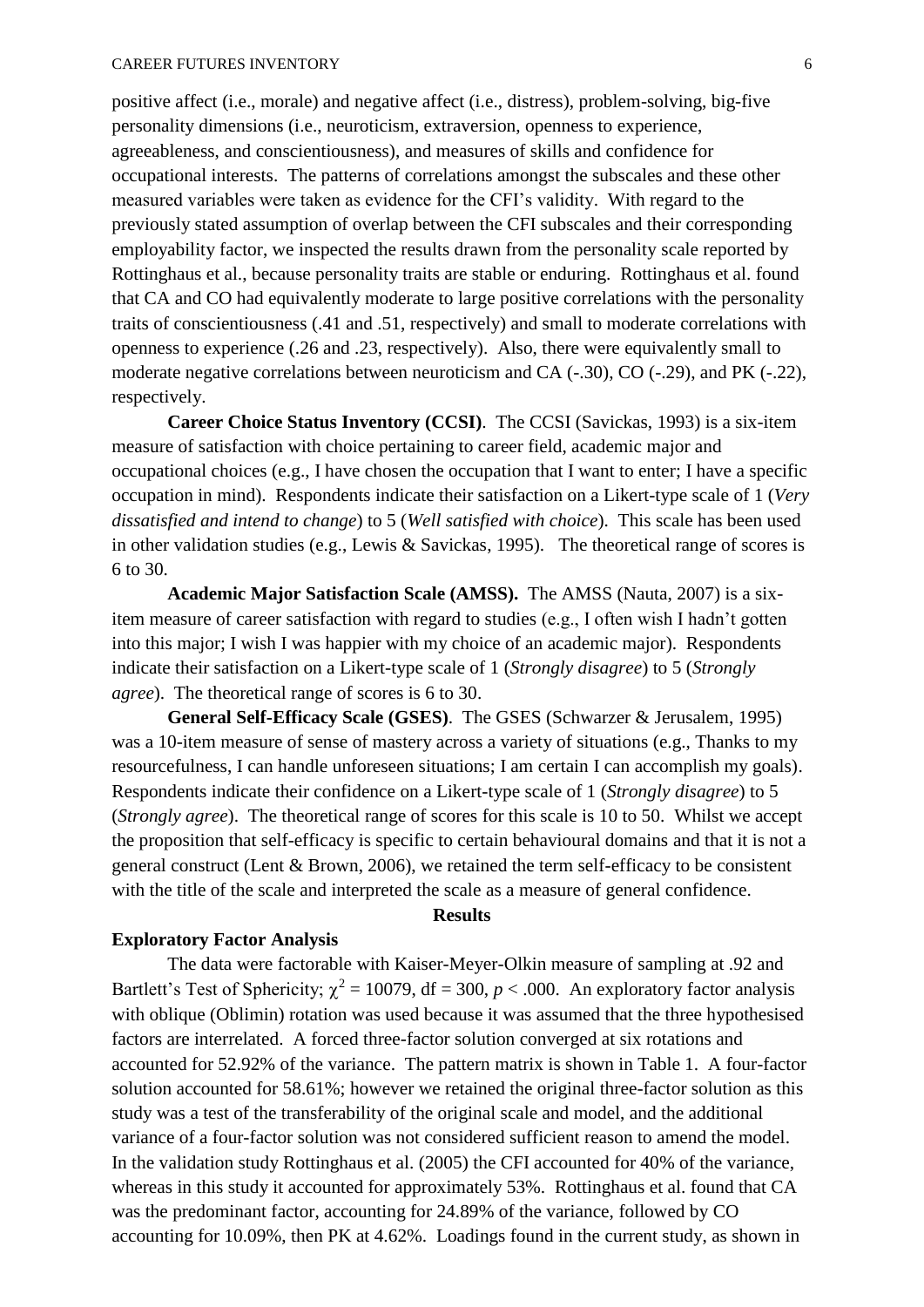Table 1, indicated a reversal of CO and CA, with the first factor CO accounting for a larger proportion of the variance (one-third as distinct from one quarter). PK was slightly higher too. Values under .32 were supressed in order to aid in the ease of interpretation [\(Tabachnick](#page-10-12)  [& Fidell, 2006\)](#page-10-12). All items with the exception of CA08 primarily loaded where expected. Furthermore, cross loading was minimal.

> ---------------------- Table 1 ----------------------

# **Confirmatory Factor Analysis**

To develop a CFI short form, the CFI-9, the three items with the highest loadings for CA (CA05, *I can adapt to change in the world of work*; CA02, *I can adapt to change in my career plans*; and CA06*, I will adjust easily to shifting demands at work*) and CO (CO02, *Thinking about my career inspires me*; CO1, *I get excited when I think about my career*; and CO07, *I am eager to pursue my career dreams*) were retained. All three PK items were also retained (viz., PK1, *I am good at understanding job market trends*; PK2 *I do not understand job market trends* [reversed]; PK3, *It is easy to see future employment trends*). Data from Group 2 of the sample was used to test the structural validity of the short form through confirmatory factor analysis using IMB SPSS AMOS V18 (Arbuckle, 2009). The model given as Figure 1 was tested using maximum likelihood and robust statistics. According to the recommendations by Hu and Bentler [\(1999\)](#page-10-13), a good fitting model has a  $\chi^2/(df) < 3$ , Comparative Fit Index > .95, and a RMSEA , .05. The three-factor CFI short form represented a good fit for to the data  $\chi^2$  = 50.80(24) *p* = .001; Comparative Fit Index = .993; RMSEA = .038. All hypothesised paths to the latent variables were also significant ( $p < .01$ ) with factor loadings ranging from .59 (CO07) to .95 (PK01).

> ---------------------- Figure 1

> ----------------------

### **Scale Properties and Relatedness to other Measures**

The mean scores and correlation coefficients for the CFI-9 subscales are shown in Table 2. Compared to the original study, the mean scores and variance for CA, CO, and PK in this study were comparable to those in the study by Rottinghaus et al. The short form CA and CO subscales had adequate correlations with the original scales with correlations or *r* = .88, and *r* = .73 for CA and CO respectively. The CFI-9 subscales' correlations with other the validation measures used for this study are shown in Table 3. The low to moderate correlations with academic major satisfaction, career satisfaction, and general self-efficacy are indicative of the CFI-9's criterion validity. Overall the CFI-9 has demonstrated adequate correlations with the original scale, significant yet moderate correlation with criterion measures, and very good structural validity are suggestive of the of the CFI-9's construct validity.

> ---------------------- Table 2

# ----------------------

---------------------- Table 3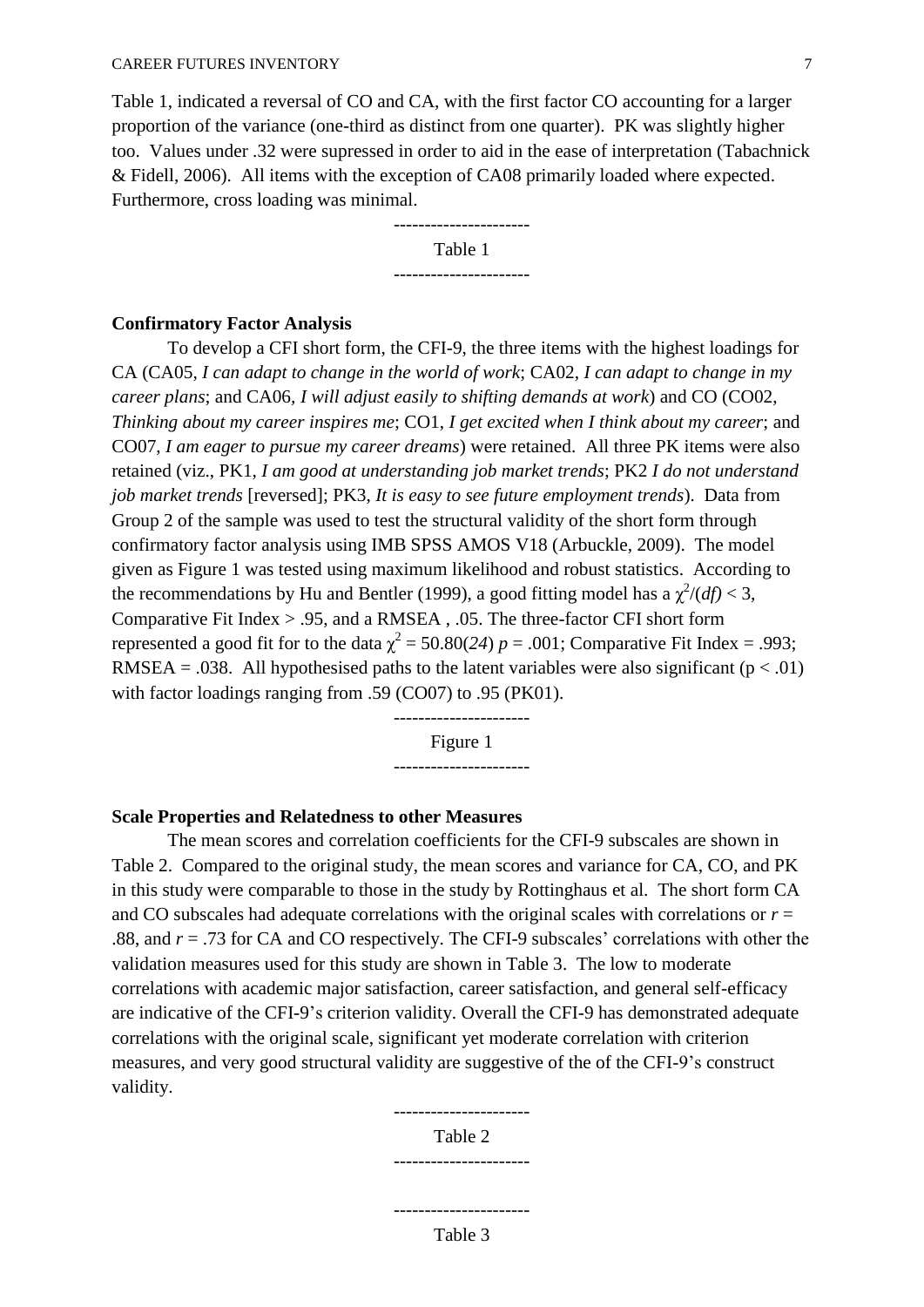#### **Discussion**

----------------------

This study sought to examine the construct validity of the CFI-9 by assessing its factor structure in an Australian sample. Exploratory factor analysis performed in this study supported a three-factor solution for the CFI. An unexpected result was the swapping of CA and CO as the first and predominant factor. Whilst this does not detract from the three-factor solution, we suggest that this may be related to the relatively high proportion of first-year students in the sample. Confirmatory factor analysis supported the structural validity of a three-factor solution and a nine-item short form of the CFI, the CFI-9. The sub-scales of the CFI-9 correlated with one another and their coefficients of internal consistency were comparable to those of the CFI found by Rottinghaus et al. The subscales also correlated significantly with measures of engagement with studies using the AMSS, career-decidedness and satisfaction using the CCSI, general self-efficacy or confidence using the GSE scale. We therefore suggest that this study provides some evidence of the CFI's international transferability as a psychometric tool.

Rottinghaus et al. acknowledged that it was designed for college students and suggested that a version for working adults would be desirable. The age of participants in this study was not restricted to school-leavers in their first year of university: the mean age of the sample was 33.21 years, thus indicating a large proportion of undergraduate students in the current sample were mature-aged. Therefore it is reasonable to suggest that the CFI-9 is appropriate for use with mature-aged students too.

## **Limitations**

As in the original validation study, this sample in this study was predominantly female. However, there is no reason to suspect any substantive differences across gender, as the differences in mean scores were not meaningfully appreciable, and the statistical significance of differences should be carefully considered with respect to the large sample size. This study was conducted using a sample with a relatively high proportion of students from a rural/regional and lower socio-economic backgrounds, and the majority of whom are mature-aged and do not study on campus in a full-time mode. Whilst this is concomitantly suggestive of its relevance for such a demographic sampling, there should be some caution in assuming that the CFI-9 is appropriate for all types of universities and sub-populations within the Australian higher education sector. For example, it is unknown whether the CFI-9 would produce similar results in a university that has a considerably younger population of undergraduate students who are studying full-time on campus, and who are neither from a rural/regional, nor low socio-economic background. While the current data set did not reveal a statistical relationship between the CFI-9 sub-scales and age and the number of years in the workforce, some caution is warranted nonetheless because the career status of younger regional and rural students studying on campus may vary from their metropolitan counterparts due to the latter group having greater access to graduate employment opportunities and, presumably, greater opportunity to experientially explore the world-ofwork due to its proximal location. Only by comparing a sample of younger students across the demographic ranges (i.e., rural, regional, metropolitan) and institutions would there be some evidence to determine whether this is an important moderating influence to be accounted.

## **Research Implications**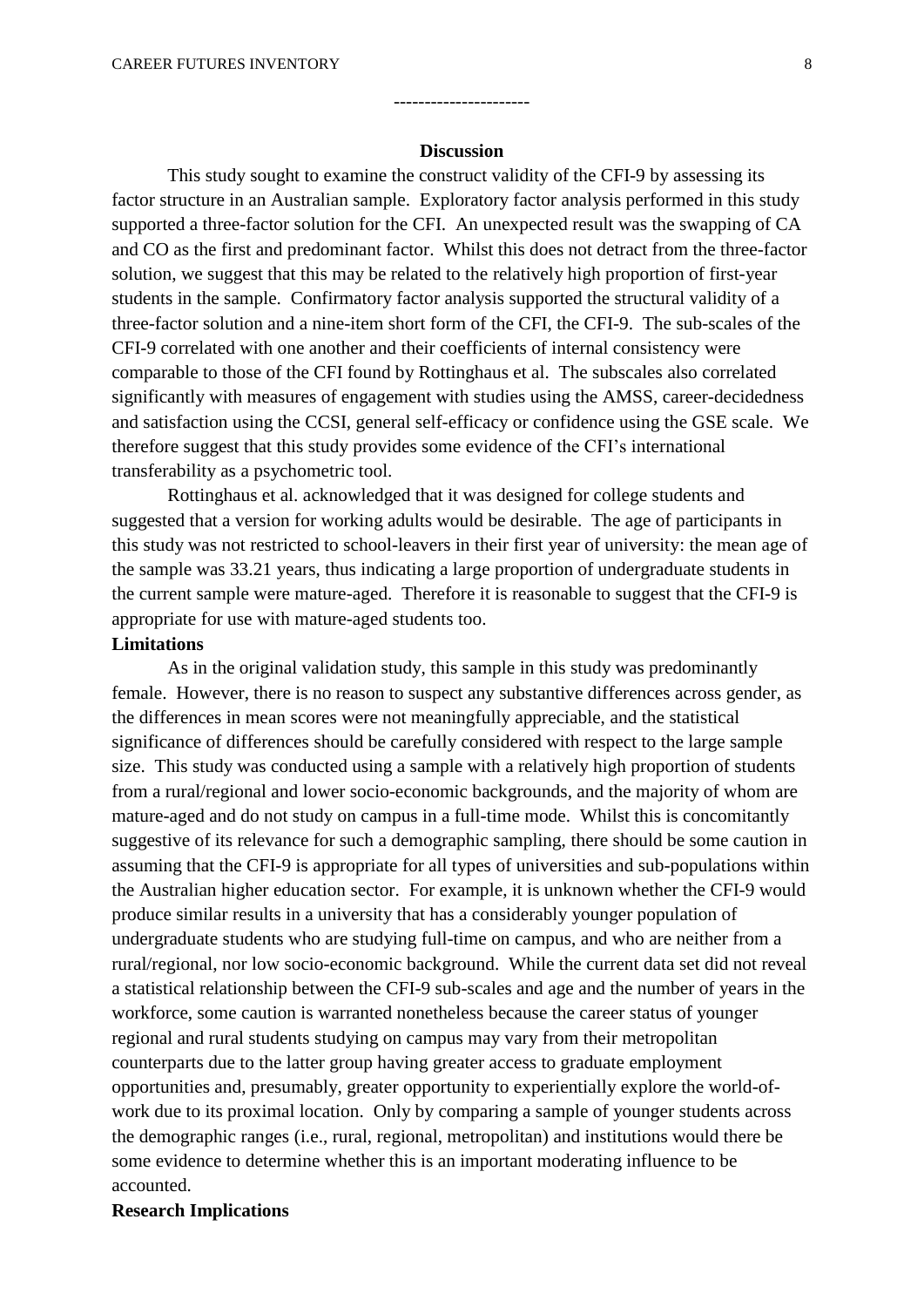We suggest that the CFI-9 is a useful measure that partially operationalizes the model of employability by Fugate et al. (2005) who argued that career identity, personal adaptability, and social and human capital should predict employability. However, it is inappropriate to suggest that the CFI-9 be taken as the only measure of the model. For example, the CFI or CFI-9 does not directly assess personal networks that comprise the social capital variable; nor does it assess perceptions of competence with skills that comprise the human capital variable. To further explore the validity of the CFI there should be comparisons with other emerging measures of graduate employability that address these dimensions. For example, the measure of perception of graduate employability developed by Rothwell, Herbert, and Rothwell [\(2008\)](#page-10-14) emphasises perceptions of the human/social capital dimension. Their 16-item scale, validated using data drawn from undergraduate business students in the United Kingdom, measures four inter-related components regarding employment-related perceptions of: (a) the university's brand, (b) field of study, (c) state of the external labour market, and (d) self-belief. The scale was also divided into an externalinternal structure; with externally-oriented perceptions subsuming the university's reputation and the discipline's demand in the employment market; and with internally-oriented perceptions subsuming sense of confidence, engagement with studies, and aspirations. It was found to have an acceptable factor-structure and internal consistencies (Rothwell et al., 2008). Unlike the CFI, however, it was not tested against other previously published psychometric measures that tap into psychological variables to which it was hypothetically related (e.g., self-efficacy and career decidedness), and Rothwell et al. recommended further research. The results of the current study of the CFI and CFI-9 address those psychological dimensions specifically and indicate a relationship with academic satisfaction and efficacy. Other research into the CFI's validity might compare it with tools that assess graduate attributes and that have been validated within the same context and that measure the skills dimension of employability, such as the Graduate Skills Assessment [\(Hambur, Rowe, & Luc,](#page-10-15)  [2002\)](#page-10-15).

The employability model used here [\(Fugate, et al., 2004\)](#page-10-1) includes more than graduate skills as human capital, and graduate skills alone do not equate to a conceptualisation of employability in higher education [\(Yorke, 2006\)](#page-11-0). As the model dictates, other psychosocial and educational factors contribute to employability (e.g., labour market, skills). This study has demonstrated the conceptual and empirical potential for the CFI-9 to act as a partial measure of the perceptions of those psychosocial factors. Thus, it would be worthy to partner the CFI-9 with the aforementioned measures [\(Hambur, et al., 2002;](#page-10-15) [Rothwell, et al., 2008\)](#page-10-14) along with concurrent academic measures (e.g., grade-point average) and then proceed to advanced analytic procedures, such as structural equation modelling, that would enable testing of the employability model. In this way the model of employability could be explored through longitudinal research that tracks students' scores on measures over their years of study and then upon entry into their chosen field of employment.

# **Implications for Practice**

The CFI or CFI-9 may be used as a formative diagnostic measure to determine whether students are engaged with their career and studies. Presumably, students who score low on career optimism and career adaptability may be at risk of feeling rather disinterested in their studies and not seeing the purpose of their being at university. This may be reason enough for the student to seek the support of a career development practitioner located at the university before the situation spirals into a state of disengagement or despair and a heightened chance of withdrawal from studies. This assertion is supported by the finding that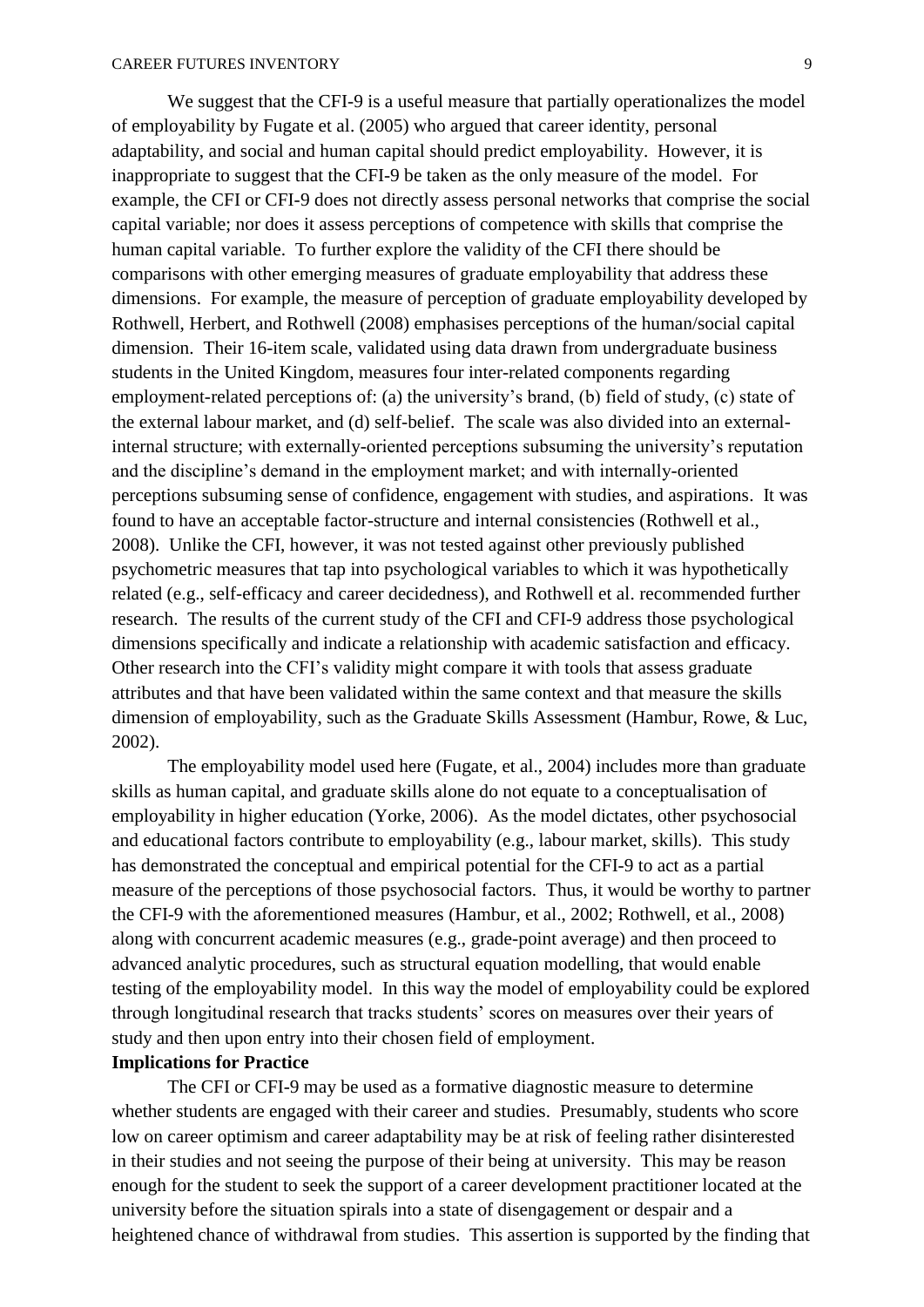CA and CO have positive correlations with positive affect (i.e., morale) and negative correlations with negative affect (i.e., distress) [\(Rottinghaus, et al., 2005\)](#page-10-0). Students who present with a low perceived career knowledge of the world-of-work may benefit from counseling or learning experiences that expose them to work-integrated learning programs that are taught in a career development learning framework [\(Smith et al., 2009\)](#page-10-16). Yet, we urge caution: the CFI may very well serve useful in these given examples, but until there has been research into its clinical utility on a wider scale it might be prudent to embed its application with other educational assessment and intervention methods (e.g., reflective essays or journaling used in formative and summative assessment; psychometrics used for career counseling).

## **Conclusion**

This study has provided initial evidence of the CFI-9 having psychometric properties equivalent to the original version that was validated in North America by Rottinhaus et al (2005). Pending further testing of the CFI-9 in other Australian population samples, it is suggested that this study presents evidence of the construct validity of the CFI-9 in an Australian context. This offers some evidence to reason that its properties may be similar in in other nations with similar cultural and educational systems. Furthermore, the CFI-9 subscales of career optimism, career adaptability, and knowledge of the world-of-work are presented as potential measures of students' perceptions of the graduate skills and qualities that contribute to graduate employability.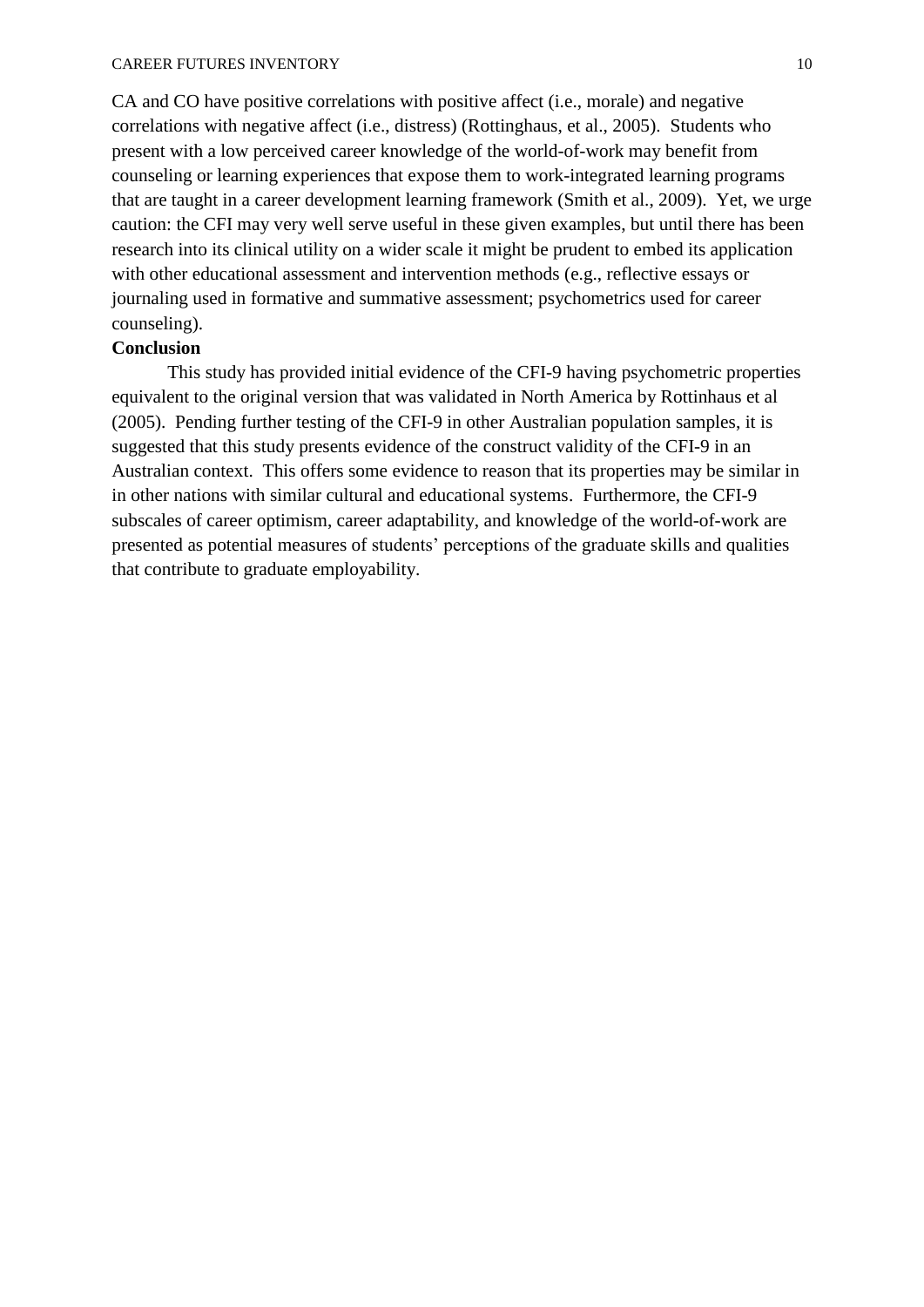## References

- <span id="page-10-4"></span>Bridgstock, R. (2009). The graduate attributes we've overlooked: enhancing graduate employability through career management skills. *Higher Education Research & Development, 28*(1), 31 - 44.
- <span id="page-10-6"></span>Dreer, L. E., Berry, J., Rivera, P., Snow, M., Elliott, T. R., Miller, D., et al. (2009). Efficient assessment of social problem-solving abilities in medical and rehabilitation settings: A Rasch analysis of the Social Problem-Solving Inventory-Revised. *Journal of Clinical Psychology, 65*(7), 653-669.
- <span id="page-10-1"></span>Fugate, M., Kinicki, A. J., & Ashforth, B. E. (2004). Employability: A psycho-social construct, its dimensions, and applications. *Journal of Vocational Behavior, 65*(1), 14-38.
- <span id="page-10-2"></span>Green, W., Hammer, S., & Star, C. (2009). Facing up to the challenge: why is it so hard to develop graduate attributes? *Higher Education Research & Development, 28*(1), 17 - 29.
- <span id="page-10-15"></span>Hambur, S., Rowe, K., & Luc, L. T. (2002). *Graduate Skills Assessment: Stage one validity study*. Canberra: Department of Education Science and Training.
- <span id="page-10-3"></span>Higher Education Academy. (2006). *Student employability profiles*. Heslington: Author.
- <span id="page-10-13"></span>Hu, L.-t., & Bentler, P. M. (1999). Cutoff criteria for fit indexes in covariance structure analysis: Conventional criteria versus new alternatives. *Structural Equation Modeling, 6*(1), 1-55.
- <span id="page-10-11"></span>Lent, R. W., & Brown, S. D. (2006). On conceptualizing and assessing social cognitive constructs in career research: A measurement guide. *Journal of Career Assessment, 14*(1), 12-35.
- <span id="page-10-8"></span>Lewis, D. M., & Savickas, M. L. (1995). Validity of the Career Factors Inventory. *Journal of Career Assessment, 3*(1), 44-56.
- <span id="page-10-9"></span>Nauta, M. M. (2007). Assessing college students' satisfaction with their academic majors. *Journal of Career Assessment, 15*(4), 446-462.
- <span id="page-10-5"></span>Patton, W., & McIlveen, P. (2009). Practice and research in career counseling and development--2008. *Career Development Quarterly, 58*(2), 118-161.
- <span id="page-10-14"></span>Rothwell, A., Herbert, I., & Rothwell, F. (2008). Self-perceived employability: Construction and initial validation of a scale for university students. *Journal of Vocational Behavior, 73*(1), 1-12.
- <span id="page-10-0"></span>Rottinghaus, P. J., Day, S. X., & Borgen, F. H. (2005). The Career Futures Inventory: A measure of career-related adaptability and optimism. *Journal of Career Assessment, 13*(1), 3-24.
- <span id="page-10-7"></span>Savickas, M. L. (1993). *Career Choice Status Inventory. Unpublished manuscript.* Rootstown, OH: Northeastern Ohio Universities College of Medicine.
- <span id="page-10-10"></span>Schwarzer, R., & Jerusalem, M. (1995). Generalised Self-Efficacy Scale. In J. Weinmann, S. Wright & M. Johnston (Eds.), *Measures in health psychology: A user's portfolio. Causal and control beliefs.* (pp. 35-37). Windsor, UK: NFER-Nelson.
- <span id="page-10-16"></span>Smith, M., Brooks, S., Lichtenberg, A., McIlveen, P., Torjul, P., & Tyler, J. (2009). *Career development learning: Maximising the contribution of work-integrated learning to the student experience. Australian Learning & Teaching Council final project report.* Wollongong: University of Wollongong.
- <span id="page-10-12"></span>Tabachnick, B. G., & Fidell, L. S. (2006). *Using multivariate statistics* (5th ed.). Boston: Allyn and Bacon.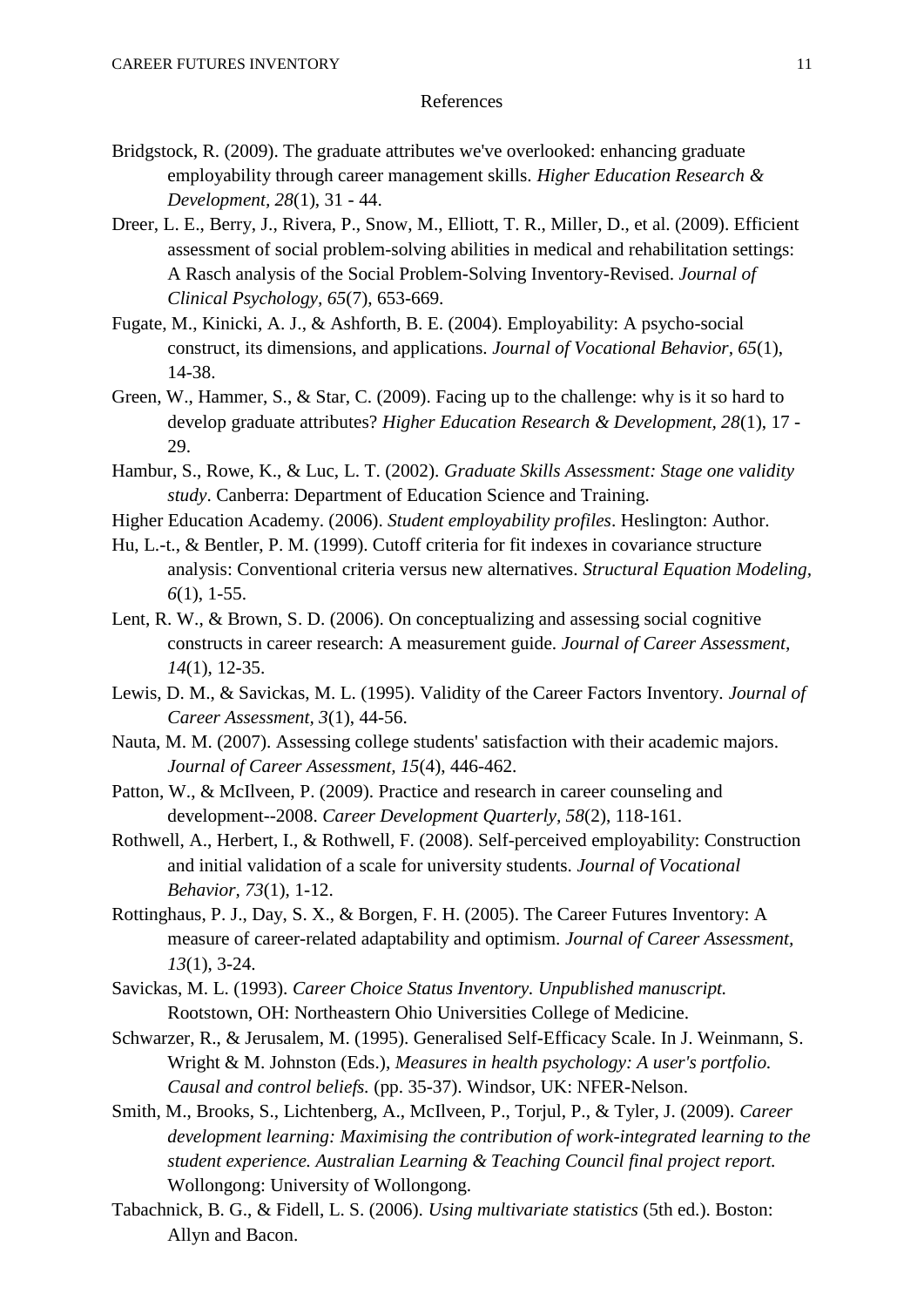<span id="page-11-0"></span>Yorke, M. (2006). *Employability in higher education: What it is - what it is not*. Heslington, York: The Higher Education Academy.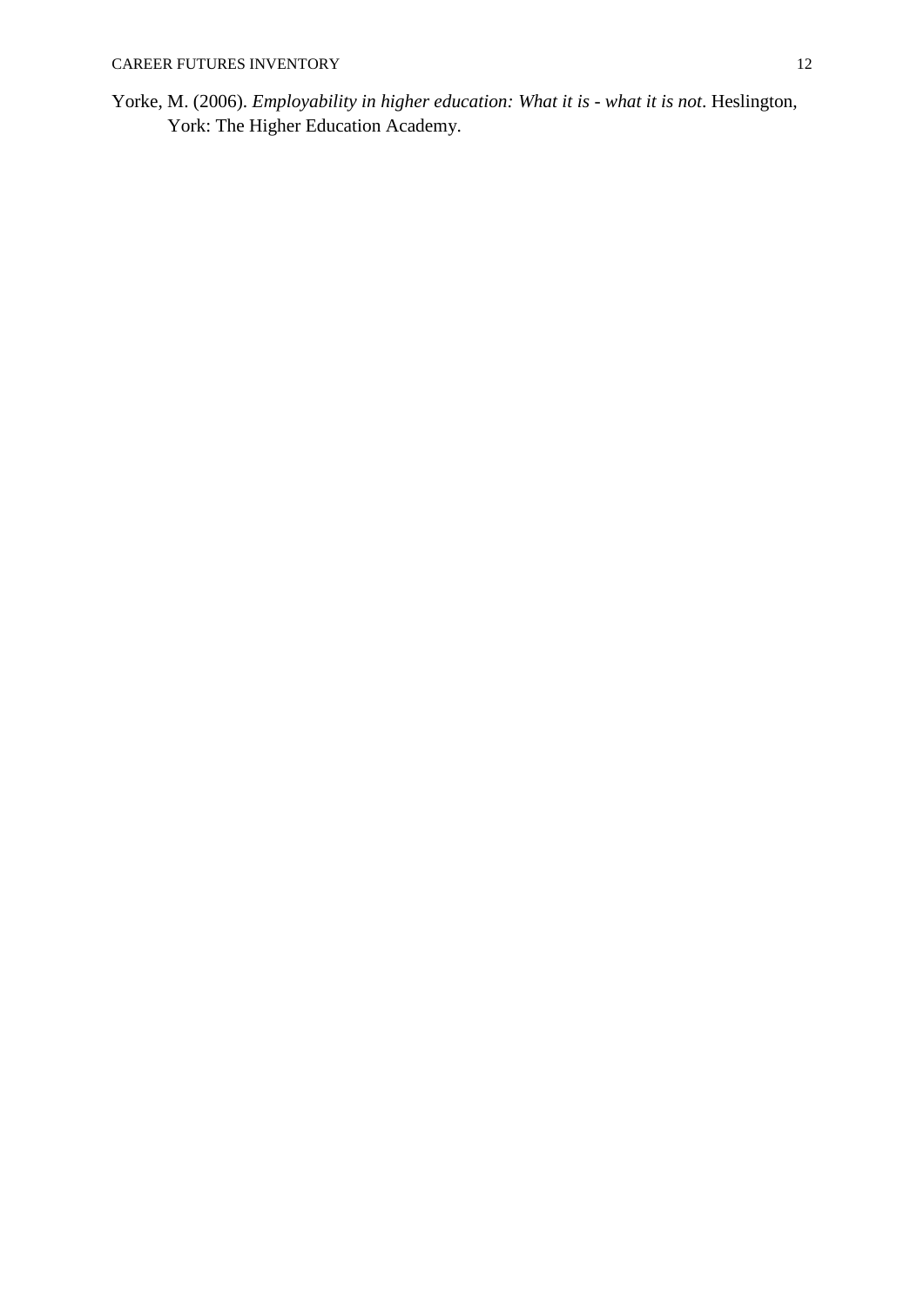# Table 1

|  |  | Three-factor solution for career adaptability, career optimism, and career knowledge |  |
|--|--|--------------------------------------------------------------------------------------|--|
|  |  |                                                                                      |  |

|                  | Component    |                |                                                                                                                                            |  |  |
|------------------|--------------|----------------|--------------------------------------------------------------------------------------------------------------------------------------------|--|--|
|                  | $\mathbf{1}$ | $\overline{2}$ | $\overline{3}$                                                                                                                             |  |  |
| CA01             |              | $-.788$        |                                                                                                                                            |  |  |
| <b>CA02</b>      |              | $-.863$        |                                                                                                                                            |  |  |
| CA03             |              | $-.674$        |                                                                                                                                            |  |  |
| CA04             |              | $-.744$        |                                                                                                                                            |  |  |
| CA05             |              | $-.867$        |                                                                                                                                            |  |  |
| CA06             |              | $-.791$        |                                                                                                                                            |  |  |
| CA07             |              | $-767$         |                                                                                                                                            |  |  |
| <b>CA08</b>      | .355         |                |                                                                                                                                            |  |  |
| CA09             |              | $-.605$        |                                                                                                                                            |  |  |
| CA10             | .466         |                |                                                                                                                                            |  |  |
| CA11             | .447         |                |                                                                                                                                            |  |  |
| CO <sub>01</sub> | .780         |                | $-.392$                                                                                                                                    |  |  |
| CO02             | .818         |                | $-.355$                                                                                                                                    |  |  |
| CO <sub>03</sub> | .642         |                |                                                                                                                                            |  |  |
| CO04             | .674         |                |                                                                                                                                            |  |  |
| CO <sub>05</sub> | .613         |                | .328                                                                                                                                       |  |  |
| CO06             | .484         |                |                                                                                                                                            |  |  |
| CO07             | .714         |                |                                                                                                                                            |  |  |
| CO08             | .627         |                |                                                                                                                                            |  |  |
| CO09             | .646         |                |                                                                                                                                            |  |  |
| CO10             | .652         |                |                                                                                                                                            |  |  |
| CO11             | .591         |                |                                                                                                                                            |  |  |
| <b>PK01</b>      |              |                | .724                                                                                                                                       |  |  |
| <b>PK02</b>      |              |                | .715                                                                                                                                       |  |  |
| <b>PK03</b>      |              |                | .645                                                                                                                                       |  |  |
|                  |              |                | $N_{\text{obs}}$ $p = 1568$ $\text{CA} = \text{Cerror}$ Adoptobility: $\text{CO} = \text{Cerror}$ Optimism: $\text{DK} = \text{Dercouved}$ |  |  |

*Note.*  $n = 1568$ . CA = Career Adaptability; CO = Career Optimism; PK = Perceived Knowledge. Cut-off was set at .32 [\(Tabachnick & Fidell, 2006\)](#page-10-12). Eigenvalues were 8.39 for CO; 2.75 for CA; and 1.89 for PK.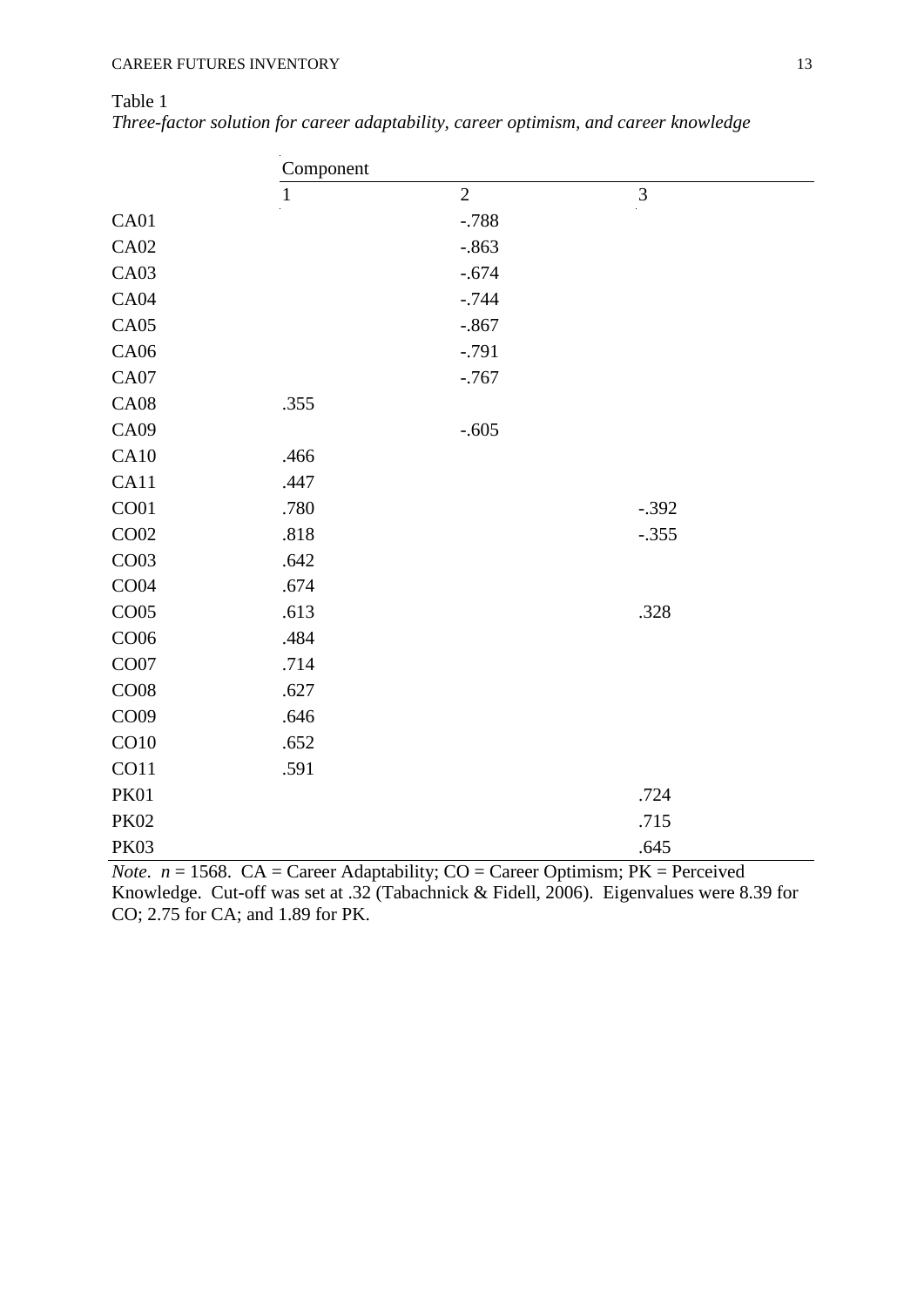# Table 2

*Scale descriptive statistics, correlations, and alpha reliability coefficients on the diagonal for* 

| Scale       | $\boldsymbol{M}$ | SD   | No items | $\alpha$ |  |
|-------------|------------------|------|----------|----------|--|
| CO          | 13.12            | 2.26 | 3        | .84      |  |
| CA          | 12.99            | 2.11 | 3        | .82      |  |
| PK          | 9.92             | 3.27 | 3        | .86      |  |
| <b>AMSS</b> | 26.67            | 4.80 | 6        | .91      |  |
| <b>CCSI</b> | 27.67            | 3.71 | 6        | .84      |  |
| <b>GSE</b>  | 39.23            | 4.83 | 10       | .86      |  |

*CFI-9 subscales*

*Note.*  $n = 783$ . All *r* significant at  $p < .01$ . CO = Career Optimism; CA = Career

Adaptability; PK = Perceived Knowledge; AMS = Academic Major Satisfaction Scale; CCSI  $=$  Career Choice Satisfaction Inventory;  $GSE =$  Generalised Self-efficacy Scale.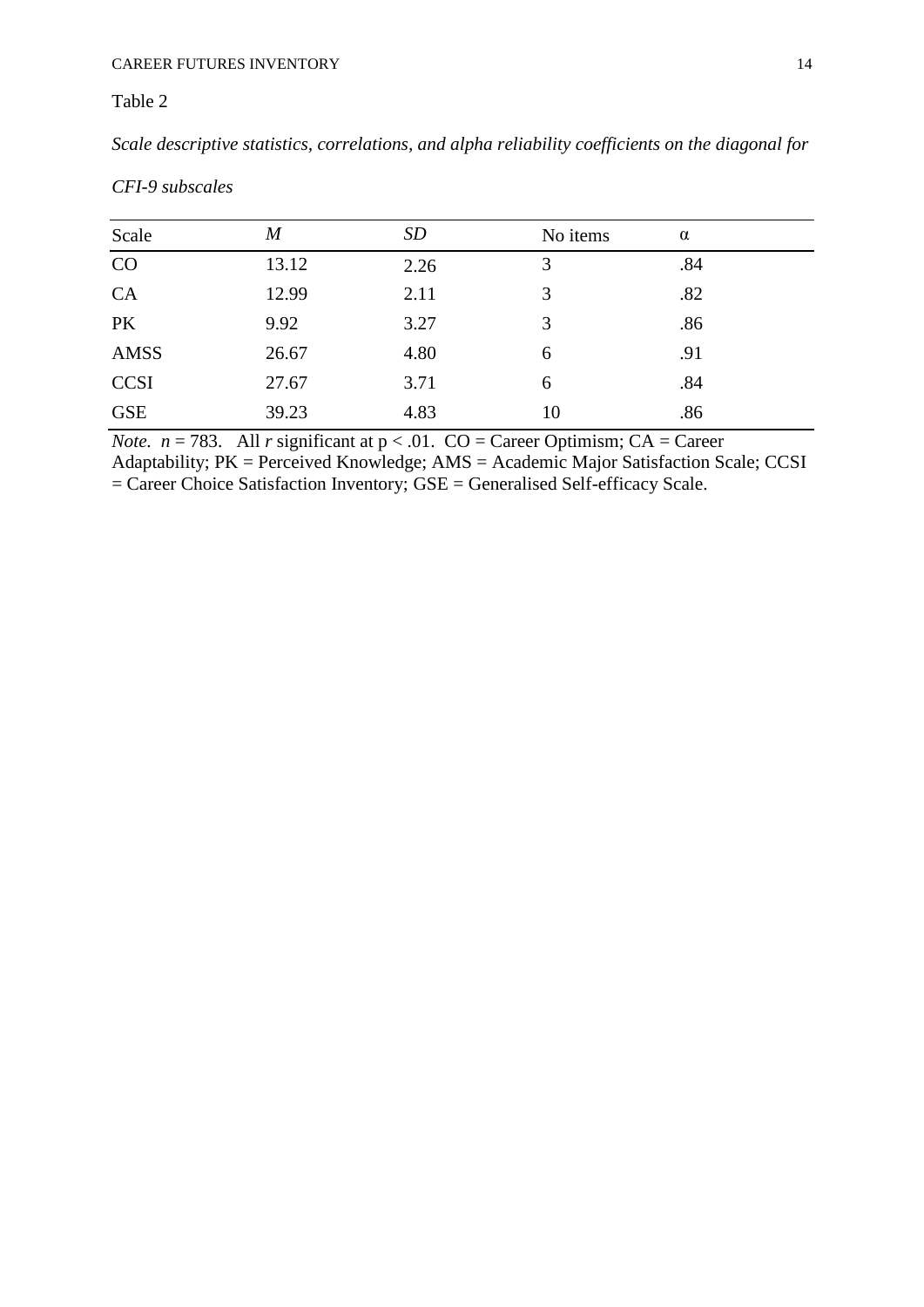# Table 3

# *Scale inter-correlations*

|             | CFI-9 Scales |     |     |  |  |
|-------------|--------------|-----|-----|--|--|
| Scale       | CO           | CA  | PK  |  |  |
| <b>AMSS</b> | .27          | .21 |     |  |  |
| <b>CCSI</b> | .28          | .19 | .18 |  |  |
| <b>GSE</b>  | .17          | .40 | .26 |  |  |

*Note.*  $n = 783$ . All *r* significant at  $p < .01$ . CO = Career Optimism; CA = Career Adaptability; PK = Perceived Knowledge; AMSS = Academic Major Satisfaction Scale; CCSI = Career Choice Status Inventory; GSE = Generalised Self-Efficacy.